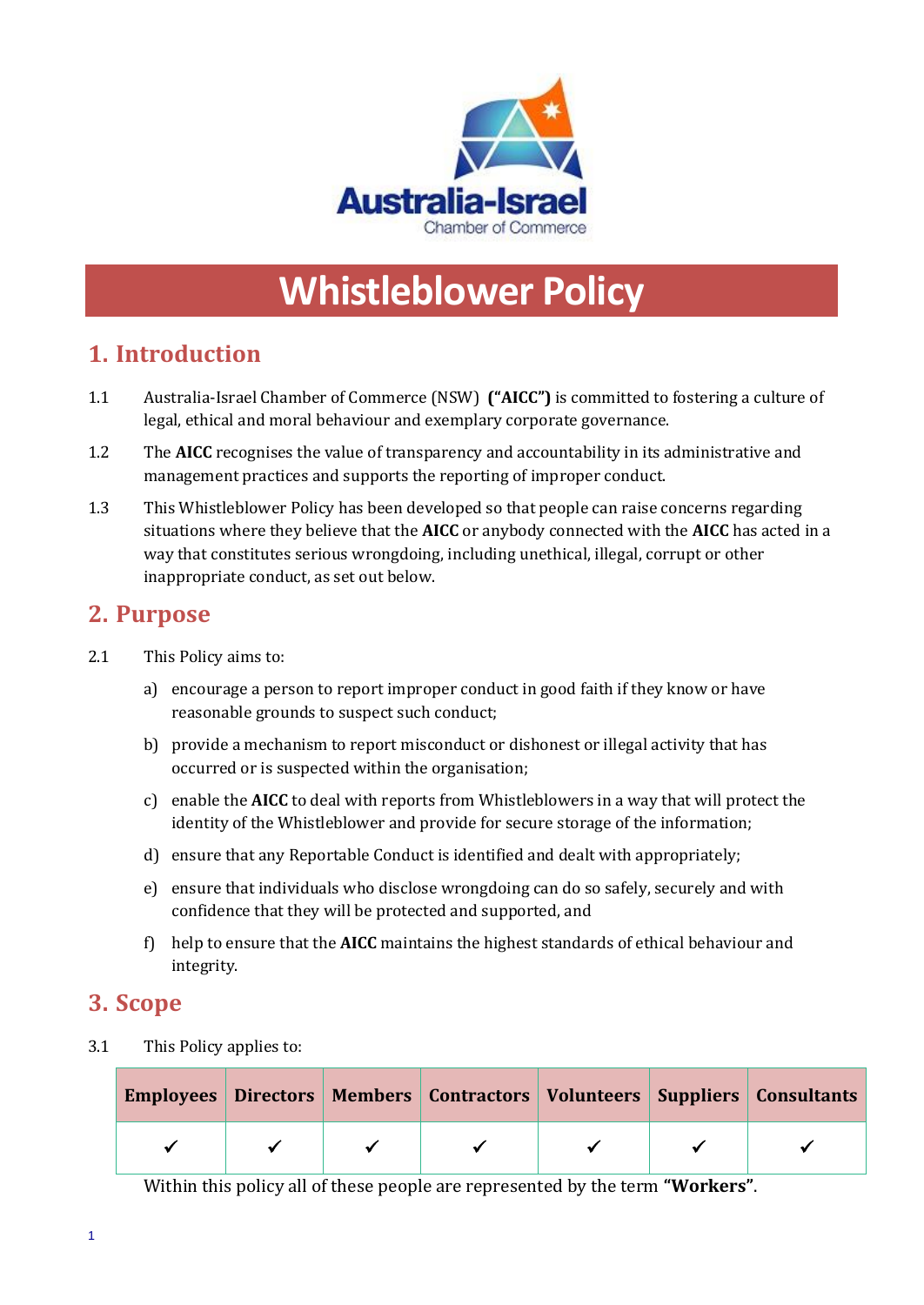

3.2 Although they are under no obligation to do so, any associate, family member or dependant of any person in the above groups of people may also speak up. If they do choose to speak up in line with this Policy, we will extend to them the relevant rights and protections under this Policy.

## **4. Principles**

- 4.1 **Higher standard**  This Policy is designed to comply with the **AICC** legal obligations. If anything in this Policy is inconsistent with any law imposed on the **AICC**, that legal obligation or the "higher standard" will prevail over this Policy.
- 4.2 **Speak up and report it!**  We encourage **Workers** at the **AICC** to report any concerns in line with our policies and procedures.
- 4.3 **Our expectations of Workers**  the **AICC** expects **Workers** to act honestly and ethically, and to make any report on reasonable grounds.
- 4.4 **Our responsibility to Whistleblowers** Our obligations to **Workers** are spelled out in this policy, but in particular in section 6 'Protection'.
- 4.5 **Confidentiality and consent**  the **AICC** will maintain confidentiality of all reports and protect the identity of reporters to the fullest extent possible. While the **AICC** encourages Whistleblowers to identify yourself to a Whistleblowing Protection Officer (**"WPO"**), you may opt to report your concerns anonymously.

# **5. Reportable Conduct**

#### **5.1 Who can make a report?**

- 5.1.1 A Whistleblower is a person who, whether anonymously or not, attempts to report misconduct or dishonest or illegal activity that has occurred in connection with the **AICC**, and wishes to avail themselves of protection against reprisal for having made the report.
- 5.1.2 A Whistleblower may be a current or former Worker with the **AICC**.

#### **5.2 What is Reportable Conduct?**

- 5.2.1 A person may disclose any information that the person has reasonable grounds to suspect concerns misconduct, or an improper state of affairs or circumstances in relation to:
	- a) The **AICC**; or
	- b) A related body corporate of the **AICC.**
- 5.2.2 Reportable Conduct is any past, present or likely future activity, behaviour or state of affairs considered to be:
	- a) dishonest;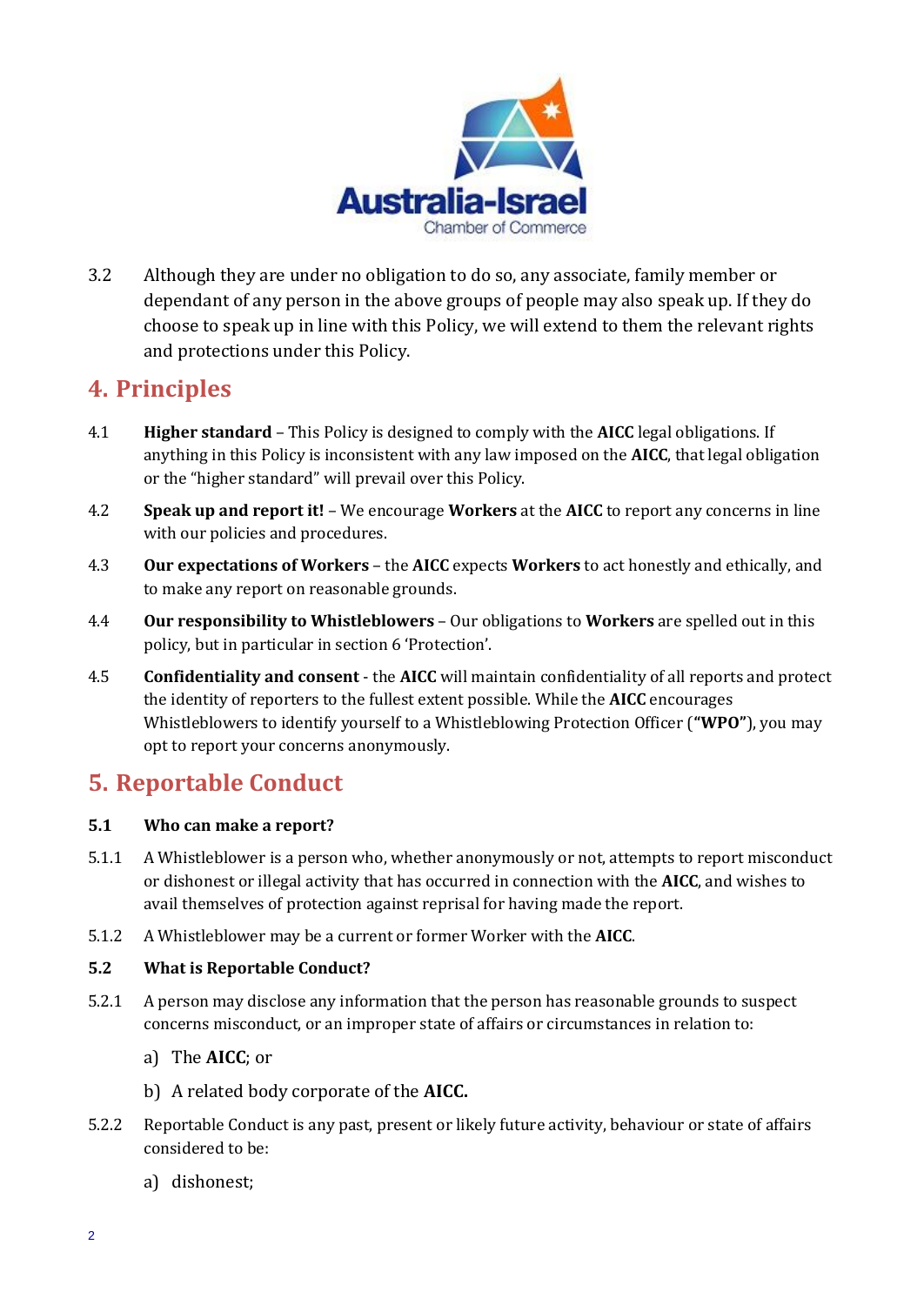

- b) corrupt (including soliciting, accepting or offering a bribe, or facilitating payments or other such benefits);
- c) fraudulent;
- d) illegal (including theft, drug sale or use, violence or threatened violence, or property damage);
- e) in breach of regulation, internal policy or code (such as our Code of Conduct);
- f) improper conduct relating to accounting, internal controls, compliance, actuarial, audit or other matters of concern to the Whistleblower;
- g) a serious impropriety or an improper state of affairs or circumstances;
- h) endangering health or safety;
- i) damaging or substantially risking damage to the environment;
- j) a serious mismanagement of the **AICC**'s resources;
- k) detrimental to the **AICC**'s financial position or reputation;
- l) maladministration (an act or omission of a serious nature that is negligent, unjust, oppressive, discriminatory or is based on improper motives);
- m) concealing reportable conduct.
- 5.2.3 Reportable Conduct usually relates to the conduct of employees or directors, but it can also relate to the actions of a third party, such as a funder, customer/client, scholar, supplier or service provider.

#### **5.3 What is** *not* **Reportable Conduct?**

- 5.3.1 While everybody is encouraged to speak up and report any concerns to the **AICC**, not all types of conduct are intended to be covered by this Policy or by the protections under the *Corporations Act 2001* (Cth). This Policy does not apply to complaints made about service levels or personal work-related grievances (see 5.3.2, 5.3.3 and 5.3.4), unless the grievance includes victimisation due to whistleblowing.
- 5.3.2 Personal work-related grievances are those that relate to the discloser's current or former employment with the **AICC** that might have implications for the discloser personally but do not:
	- a) Have any other significant implications for the **AICC** (or another entity); or
	- b) Relate to any conduct or alleged conduct about a disclosable matter (as set out in 5.2.2).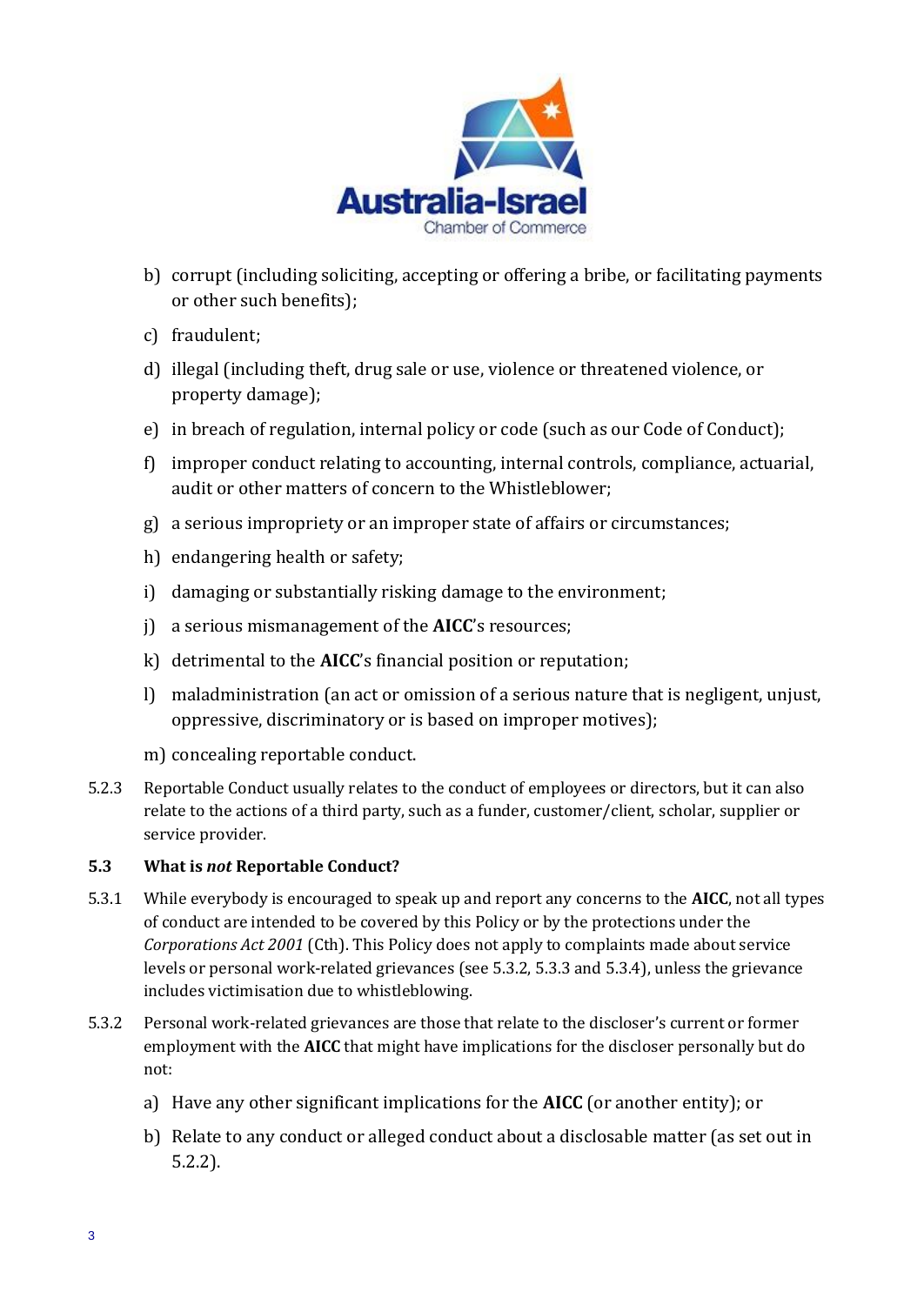

- 5.3.3 Personal work-related grievances include grievances such as interpersonal conflicts, decisions about promotions, decisions that do not involve a breach of workplace laws, or terms and conditions of employment.
- 5.3.4 However, personal work-related grievances may be covered by this policy where they include information about misconduct, an allegation that the entity has breached employment or other laws punishable by imprisonment by a period of 12 months or more, or the grievance includes victimisation due to whistleblowing.

#### **5.4 What information do I need to make a report?**

- 5.4.1 To make a protected report you must know of or have reasonable grounds to suspect the Reportable Conduct.
- 5.4.2 For a report to be investigated, it must contain enough information to form a reasonable basis for investigation. It is important therefore that you provide as much information as possible. This includes any known details about the events underlying the report such as the:
	- a) date;
	- b) time;
	- c) location;
	- d) name of person(s) involved;
	- e) possible witnesses to the events; and
	- f) evidence of the events (e.g. documents, emails).
- 5.4.3 In your report, include any steps you may have already taken to report the matter elsewhere or to resolve the concern.

#### **5.5 How can I make a report?**

- 5.5.1 A report must be made to:
	- a) WPO;
	- b) The organisation's auditor, or a member of the audit team.
- 5.5.2 The **AICC** will also protect individuals who have made a report in connection with the **AICC**:
	- a) To the Australian Securities and Investments Commission (**ASIC**) or the Australian Prudential Regulation Authority (**APRA**) or another Commonwealth regulatory body prescribed in legislation;
	- b) To a legal practitioner for the purposes of obtaining legal advice or legal representation about whistleblower protections; or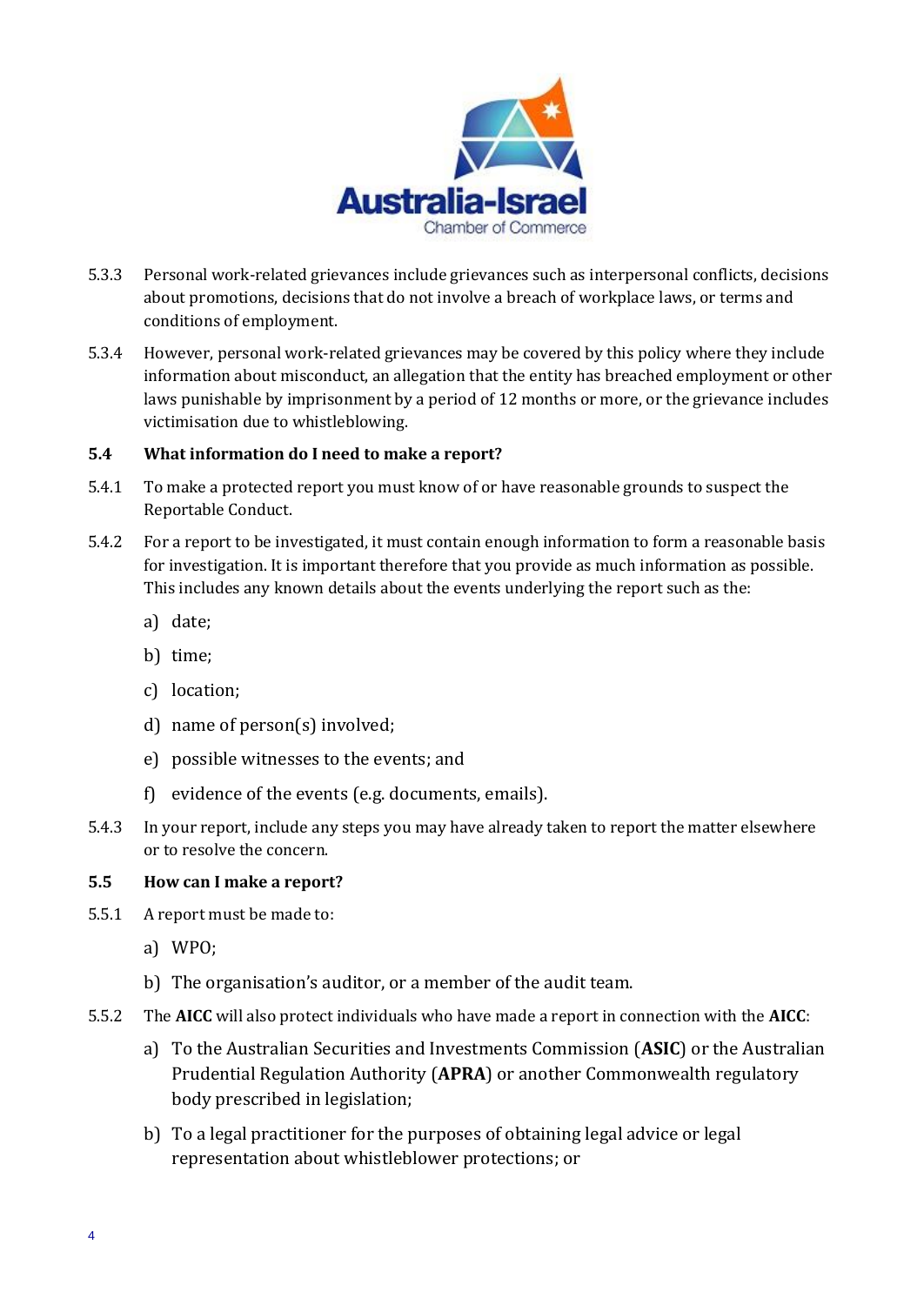

- c) That qualifies as an emergency or public interest disclosure under the Corporations Act 2001(Cth). It is important that you understand the criteria for making a public interest or emergency disclosure and you may wish to consult an independent legal adviser before making a public interest or emergency disclosure.
- 5.5.3 While the **AICC** encourages you to identify yourself to a WPO, you may opt to report your concerns anonymously such as by adopting a pseudonym.

## 6. Protection

#### **6.1 How will I be protected if I speak up about Reportable Conduct?**

- 6.1.1 If you have reasonable grounds to suspect Reportable Conduct, even if it turns out your concerns are mistaken, the **AICC** will support and protect you and anyone else assisting in the investigation.
- 6.1.2 The **AICC** will not tolerate any detriment inflicted on you because you or somebody else has made, or might make, a report of Reportable Conduct. Examples of a detriment include:
	- a) retaliation, dismissal, suspension, demotion, or termination of your role;
	- b) bullying, harassment, threats or intimidation;
	- c) discrimination, subject to current or future bias, or derogatory treatment;
	- d) harm or injury;
	- e) damage or threats to your property, business, financial position or reputation; or
	- f) revealing your identity as a Whistleblower without your consent or contrary to law;
	- g) threatening to carry out any of the above actions.
- 6.1.3 This protection applies regardless of whether any concerns raised in a report are found to be true, provided that you are acting honestly and ethically and made the report on reasonable grounds.
- 6.1.4 This protection also applies to individuals conducting, assisting or participating in an investigation. You will also be entitled to the protection if you make a report of Reportable Conduct to an external body under this Policy.
- 6.1.5 Anyone found to be victimising or disadvantaging another individual for making a disclosure under this Policy will be disciplined and may be dismissed or subject to criminal or civil penalties.
- 6.1.6 If you believe you have suffered a detriment in violation of this Policy, we encourage you to report this immediately to **WPO**, or an external body under this Policy. Your concerns of being disadvantaged will be treated as a report of Reportable Conduct in line with this Policy.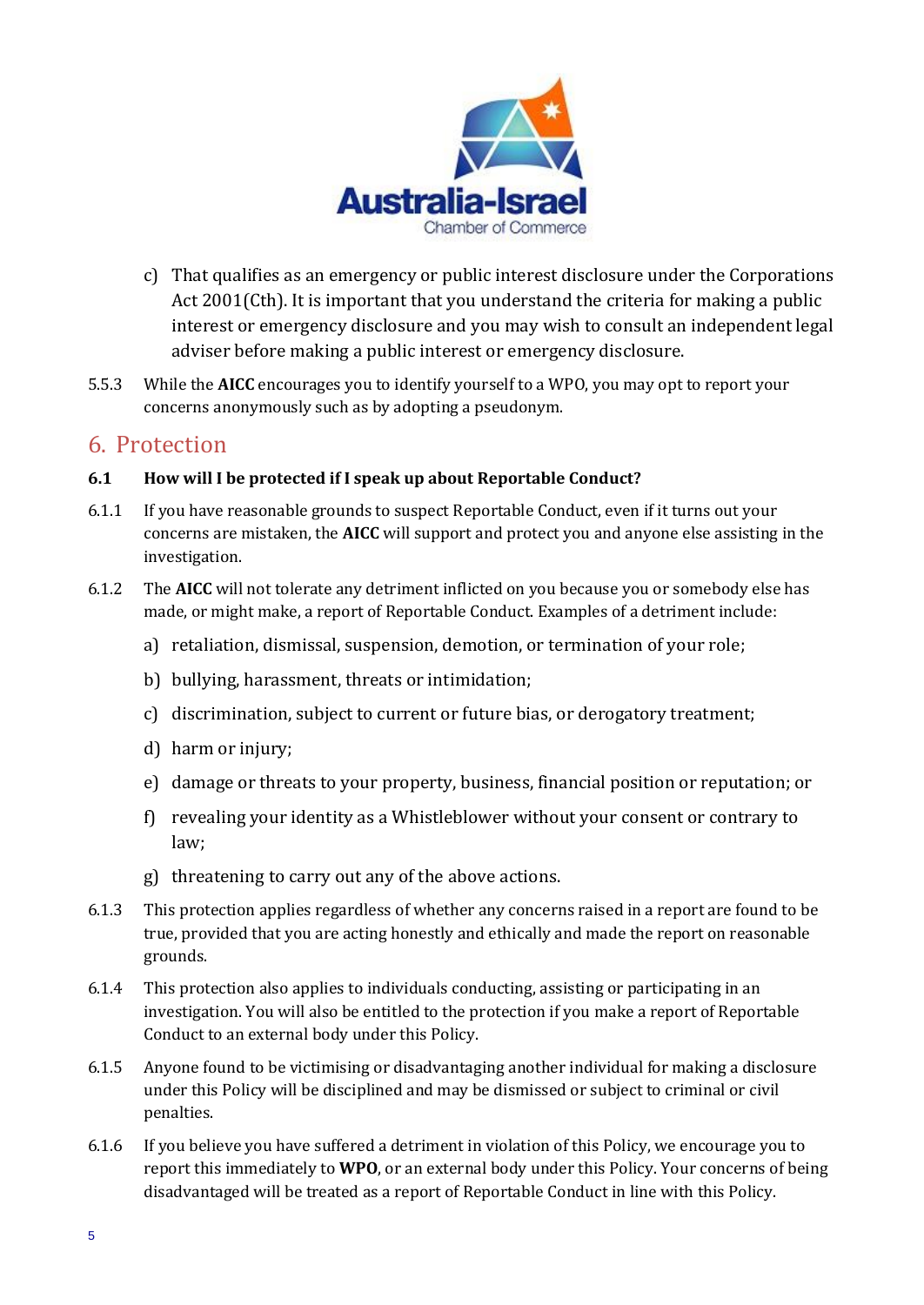

- 6.1.7 Anyone engaging in detrimental conduct may be subject to serious consequences, including disciplinary action and/or termination of engagements or contracts, as applicable. They may also be subject to civil and criminal penalties.
- 6.1.8 You may also be entitled to the following legal protections for making a report:
	- a) protection from civil, criminal or administrative legal action;
	- b) protection from having to give evidence in legal proceedings; and/or
	- c) compensation or other legal remedy.

#### **6.2 How will the AICC ensure confidentiality?**

- 6.2.1 A discloser can choose to remain anonymous while making a disclosure, over the course of the investigation and after the investigation is finalised. the **AICC** will do all it can to protect confidentiality.
- 6.2.2 However, we encourage all individuals to disclose their identity when raising a concern. This will assist us to gather further information on your report. If you choose to disclose your identity, your details will be treated confidentially to the fullest extent possible in connection with the investigation. The **AICC** will take measures to protect your identity such as by redacting your personal information, storing your information and disclosure securely, referring to you in a gender-neutral context and only allowing qualified staff to investigate your disclosures.
- 6.2.3 You may choose to report your concerns anonymously. However, if you choose to disclose your identity, your details will be treated confidentially to the fullest extent possible in connection with the investigation, and your identity will not be disclosed unless:
	- a) you consent in writing to the disclosure;
	- b) the disclosure is made to ASIC, APRA or the Australian Federal Police (AFP);
	- c) the disclosure is made to a Legal Practitioner for the purpose of obtaining advice;
	- d) the disclosure is authorised under the *Corporations Act 2001* (Cth); and/or
	- e) disclosure is necessary to prevent or lessen a threat to a person's health, safety or welfare.
- 6.2.4 We encourage all individuals to disclose their identity when raising a concern. This will assist us to gather further information on your report. All information relating to a report of Reportable Conduct will be stored securely and access will be limited to authorised staff.
- 6.2.5 It is illegal for a person to identify a discloser, or disclose information that is likely to lead to the identification of the discloser unless an exception above applies. If you feel that your confidentiality has been breached, you can lodge a complaint with a regulator, such as ASIC, APRA or the ATO, for investigation. The **AICC** may also take disciplinary action against individuals that breach the confidentiality of a discloser, including summary dismissal.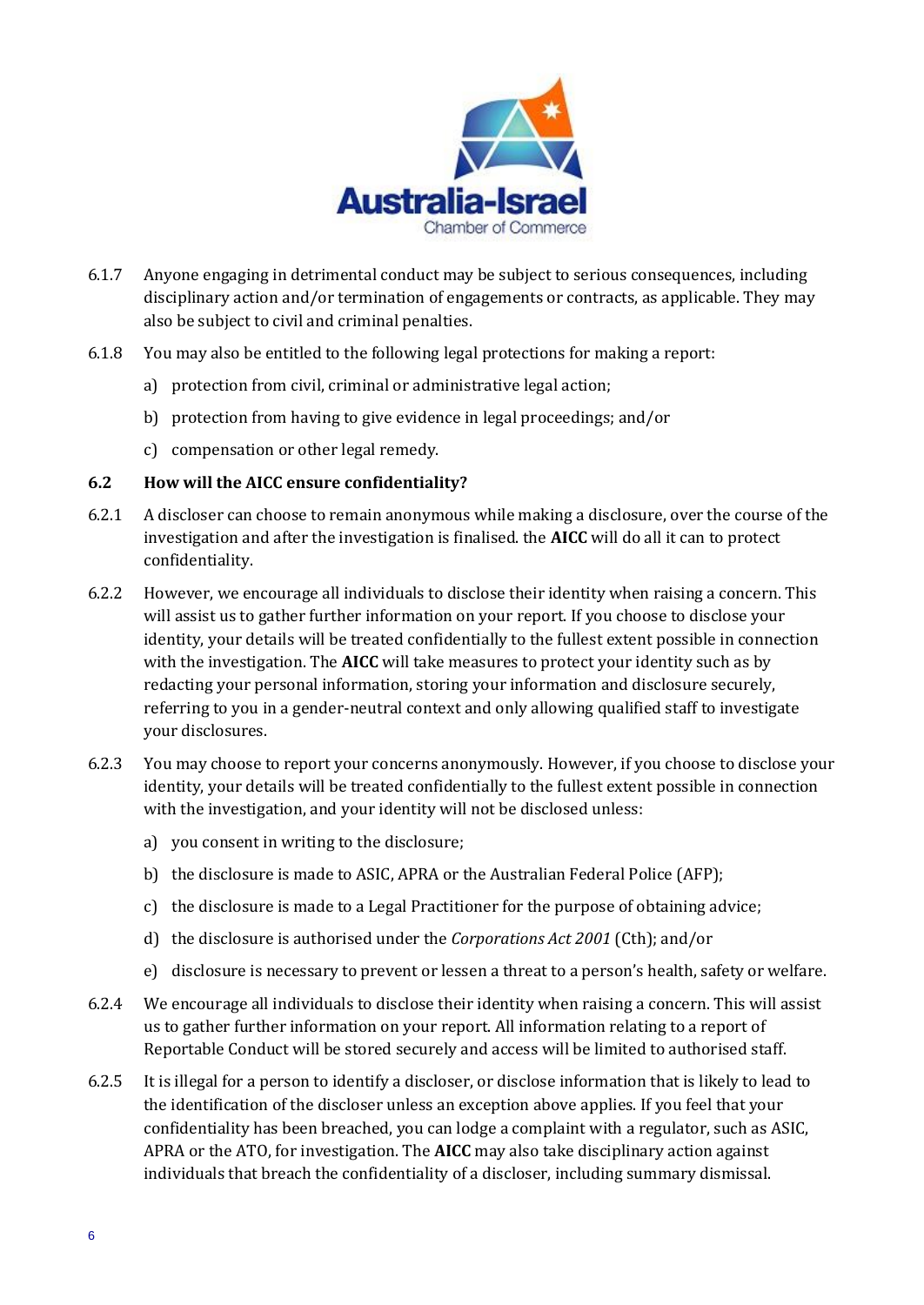

#### **6.3 False reports or disclosures**

- 6.3.1 Protected Disclosures must be made on reasonable grounds. Anyone who knowingly makes a false report/disclosure of Reportable Conduct may be subject to disciplinary action, including dismissal.
- 6.3.2 The disciplinary action will depend on the severity, nature and circumstance of the false disclosure.

## 7. Handling and investigating a disclosure

- 7.1 Upon receiving a Protected Disclosure, within fourteen (14) days, the **AICC** will endeavour to assess the disclosure to determine whether:
	- a) It qualifies for protection; and
	- b) A formal, in-depth investigation is required.
- 7.2 The **AICC** will endeavour to provide the discloser with regular updates.
- 7.3 The **AICC** may not be able to investigate a disclosure if it is unable to contact the discloser.
- 7.4 The **AICC** will handle and investigate Protected Disclosures in accordance with the Whistleblowing Procedure below.

## 8. Monitoring and assurance

- 8.1 This Policy will be available to all **Workers** via the Processes & Policy Folder in Sharedrive.
- 8.2 To ensure effective protection under the Policy, the Board will review this Policy every two (2) years.

## 9. Notes

- 9.1 From 1 January 2020, some entities in Australia, including companies limited by guarantee, will be required to have a whistleblowing policy that complies with the new section 1317AI of the Corporations Act 2001.
- 9.2 ASIC has announced that public companies that are small not-for-profits or registered charities with annual revenue of less than \$1 million will be exempt from the new requirement.
- 9.3 Even if organisations are exempt from the Corporations Act requirement to adopt a whistleblower policy:
	- 9.3.1 all companies limited by guarantee must still comply with the whistleblower protections in the Corporations Act from 1 July 2019. ASIC Regulatory Guide 270 includes guidance on managing whistleblowing that may be helpful even for entities that are not required to have a policy.